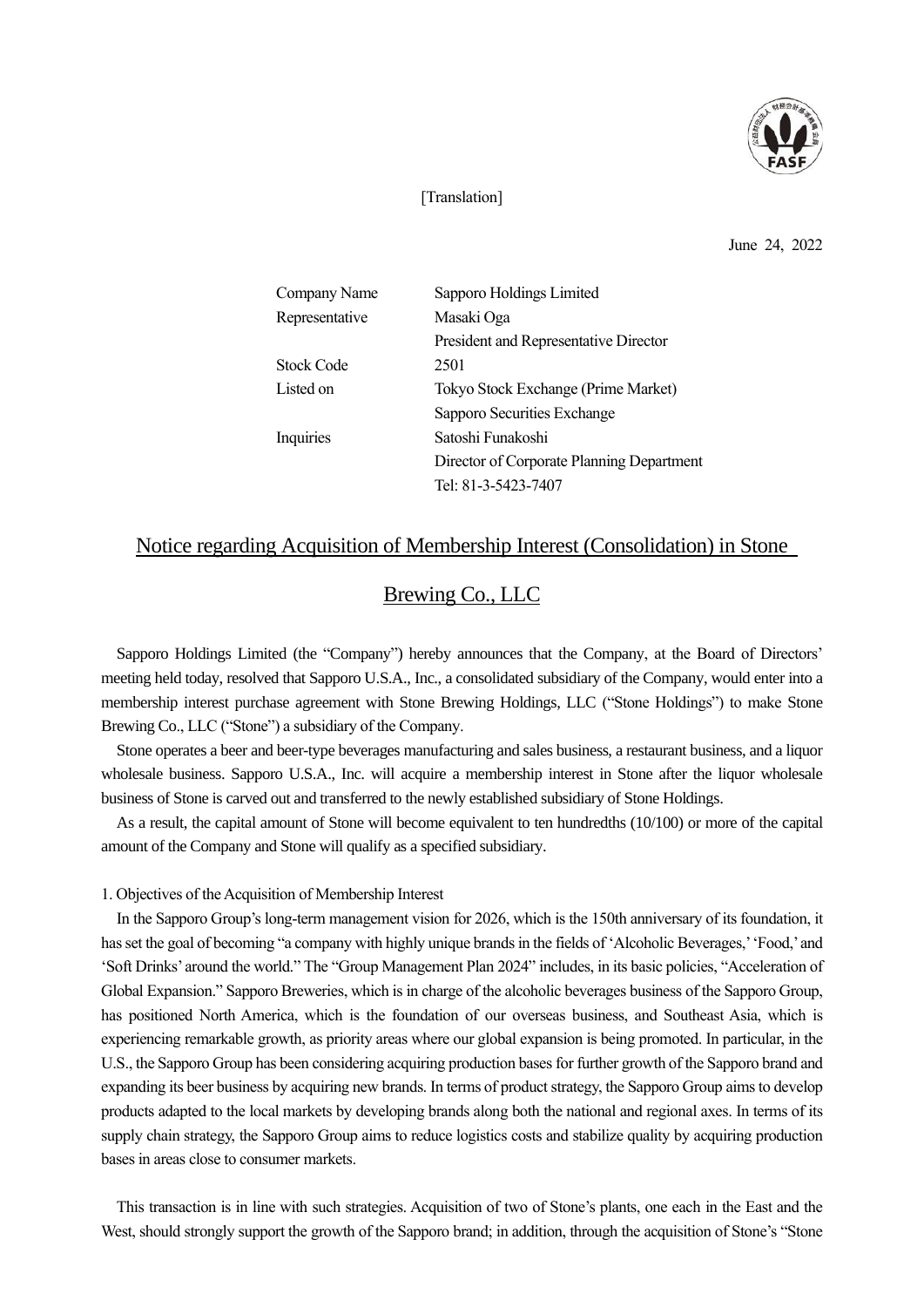IPA" and other leading brands, we aim to further expand our alcoholic beverage business in North America.

| $(1)$ Name                                 | Sapporo U.S.A., Inc.                                  |
|--------------------------------------------|-------------------------------------------------------|
| (2) Location                               | 303 South Broadway Suite G40, Tarrytown, NY 10591 USA |
| of<br>Job title and name<br>representative | President/CEO: Masashi Minami                         |
| $(4)$ Business                             | Manufacture and sale of beer                          |
| (5) Capital stock                          | 7,200 thousand USD (as of December 31, 2021)          |

2. Overview of Sapporo U.S.A.

3. Overview of the company to become a subsidiary (second-tier subsidiary)

| $(1)$ Name                                                                                                | Stone Brewing Co., LLC                                     |                          |                          |
|-----------------------------------------------------------------------------------------------------------|------------------------------------------------------------|--------------------------|--------------------------|
| (2) Location                                                                                              | 1999 Citracado Parkway, Escondido, CA 92029 USA            |                          |                          |
| of<br>Job<br>title<br>and<br>(3)<br>name<br>representative                                                | CEO: Maria Stipp                                           |                          |                          |
| (4) Business                                                                                              | Manufacture and sale of beer and beer-type beverages, etc. |                          |                          |
| (5) Capital stock                                                                                         | 54,671 thousand USD (as of December 31, 2021)              |                          |                          |
| (6) Date of establishment                                                                                 | June 16, 2016                                              |                          |                          |
| (7) Membership interest holder and<br>ratio of membership interest                                        | Stone Brewing Holdings, LLC                                |                          | 100%                     |
| Relationship<br>(8)<br>between<br>the<br>Company and the said company                                     | Capital relationship                                       | None                     |                          |
|                                                                                                           | Personnel relationship                                     | None                     |                          |
|                                                                                                           | Business relationship                                      | None                     |                          |
| (9) Consolidated operating results and financial position over the last three years (in thousands of USD) |                                                            |                          |                          |
| <b>Fiscal Year</b>                                                                                        | FY Ended December                                          | <b>FY Ended December</b> | <b>FY Ended December</b> |
|                                                                                                           | 2019                                                       | 2020                     | 2021                     |
| Consolidated net assets                                                                                   | 84,501                                                     | 64,482                   | 53,168                   |
| Consolidated total assets                                                                                 | 177,039                                                    | 150,965                  | 155,544                  |
| Consolidated net sales                                                                                    | 250,736                                                    | 219,851                  | 230,130                  |
| Consolidated operating income                                                                             | $-12,381$                                                  | $-15,923$                | $-9,639$                 |
| Profit attributable to owners of<br>parent                                                                | -14,054                                                    | $-19,075$                | $-11,921$                |

\* The above isthe operating results of Stone before carving out of the newly established subsidiary of Stone Holdings (i.e., beer and beer-type beverages manufacturing and sales business, restaurant business, and liquor wholesale business).

| $(1)$ Name                                                 | Stone Brewing Holdings, LLC                     |       |
|------------------------------------------------------------|-------------------------------------------------|-------|
| $(2)$ Location                                             | 1999 Citracado Parkway, Escondido, CA 92029 USA |       |
| of<br>Job<br>and<br>(3)<br>title<br>name<br>representative | Manager: Gregory Koch                           |       |
| (4) Date of establishment                                  | May 24, 2016                                    |       |
| (5) Membership interest holders                            | Stone Brewing Investments, Inc.                 | 61.2% |
| and ratios of membership interests                         | VMG Stone Brewing Holdings, LLC                 | 19.5% |

4. Overview of the counterparty to the acquisition of membership interest